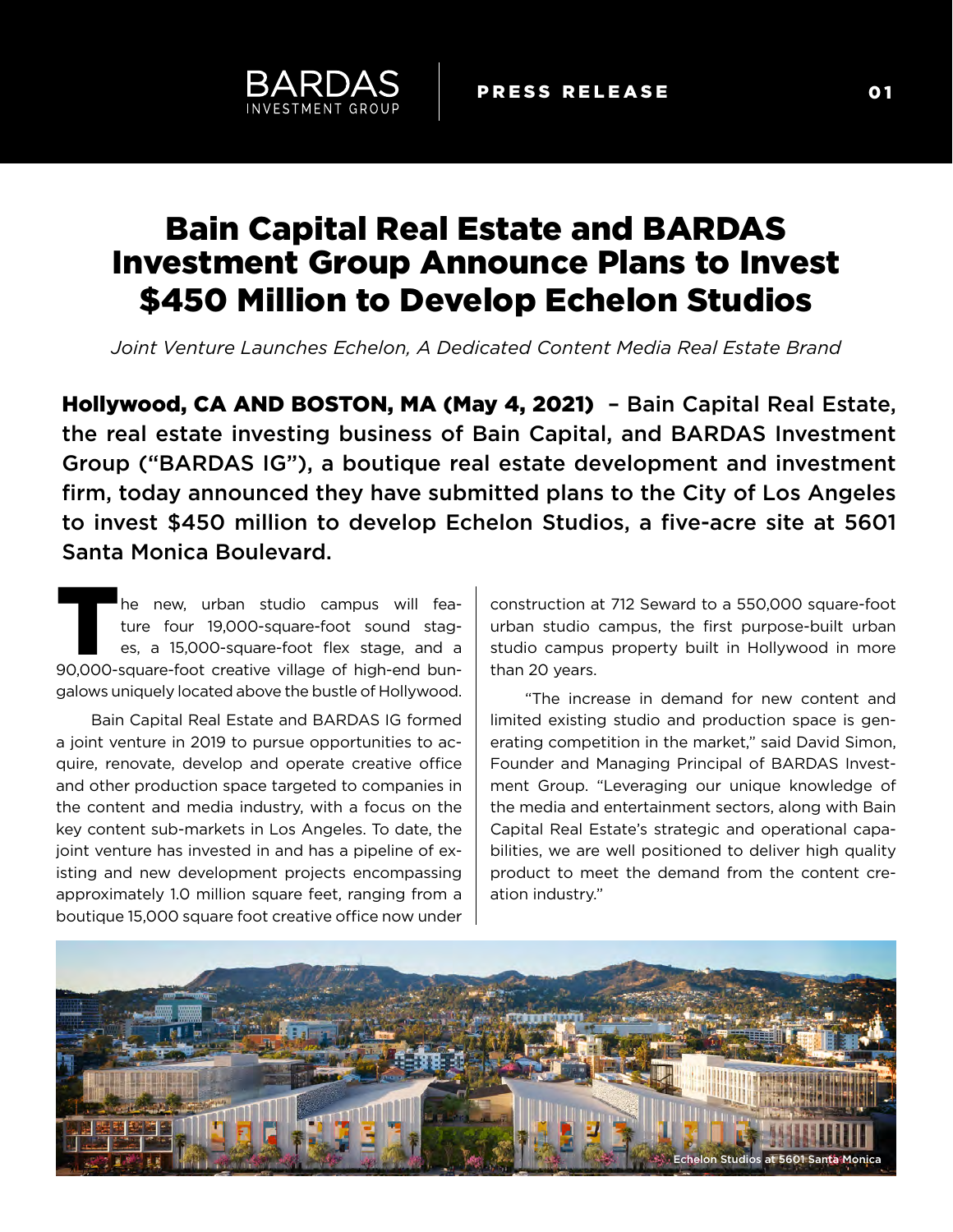

The development project will also include 350,000 square feet of creative space located within two mid-rise office buildings. Amenities will include select food and beverage, a central courtyard, shared specialized production space and collaboration areas. Outdoor decks, patios, and other exterior common areas will serve to maximize available square footage and create valuable filming and event space.

"We believe the intense growth from the digitalization of content presents a compelling opportunity to create a uniquely integrated platform that partners with tenants to develop an unmatched experience," said Joe Marconi, a Managing Director at Bain Capital Real Estate. "Our partnership with David and BARDAS IG not only brings unparalleled experienced in the Los Angeles market, but also an aligned investment

approach and customer-centric strategy to provide bespoke real estate environments to the content and media industry."

In conjunction with the development plans, Bain Capital Real Estate and BARDAS IG also announced the launch of Echelon, the real estate industry's first dedicated content media real estate platform that will serve as the brand for the joint venture's investments. Essential to the Echelon brand is its unique amenity core of hospitality programs and services including on-site experiences, wellness platforms, food and beverage branded operators, and on-site ambassador management catering to the needs of the media and entertainment community, which is turn will foster an environment that accentuates the creative process for the most discerning content creators.